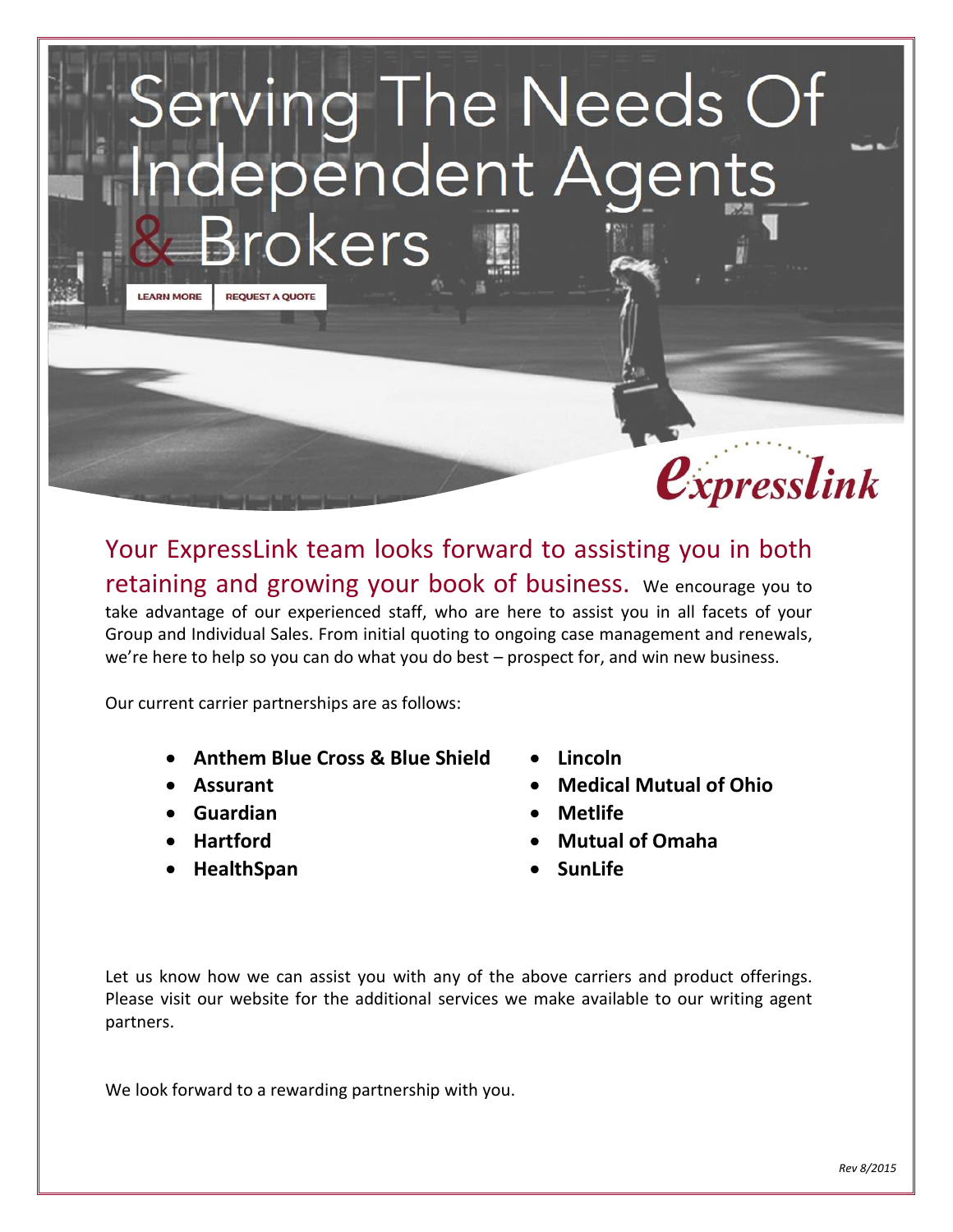### *Quote and Prescreen Process*

#### **Step 1. Access Expresslink's Quote Request Portal**

- Visit our website **www.expresslinkga.com** and then click on **'Request a Quote'**. From here, you'll be able to submit both quotes and prescreens.
	- *(Submitting online will get you the fastest turnaround times!)*

#### **Step 2. Enter Broker & Group Information**

- Enter information into every field marked with \*
- **Please select whether you are quoting or prescreening a group**
- Tell us the carriers for which you'd like us to generate quote

#### **Step 3. Attach Group Information**

- Upload the group census and apps (apps for prescreens only) by clicking on 'browse' at the bottom of the screen.
- Find the file you wish to upload, double-click the file name and click 'add'. Repeat this process for as many documents as you need to upload.
	- *(Providing us with plan designs/deductibles/copays is highly recommended! You know your groups, so let us run what you think will sell best!)*

#### **Helpful Tip on Census Information**

- A great census will include: **1)** group name; **2)** group city & ZIP; **3)** industry type/SIC; **4)** effective date; **5)** all eligible EE's & elections; **6)**EE DOB/age; **7)** dependent gender & DOB/age; **8)** smoking status of *all* electing coverage
- Submit to Amy Johnson, ajohnson@expresslinkga.com